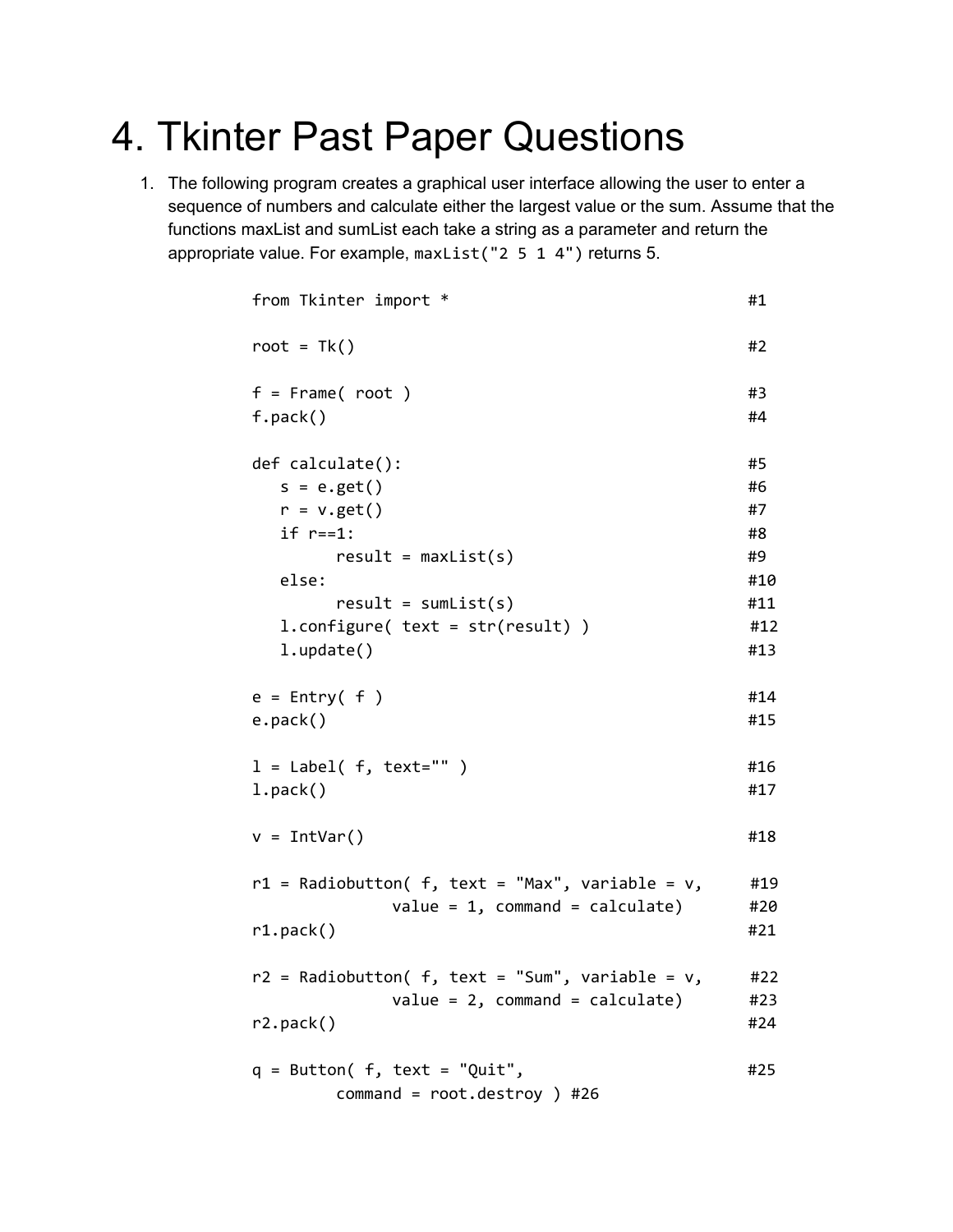root.mainloop() #28

- a. Explain the purpose of each line or group of lines in the program, and describe exactly how the user should interact with it. Ignore any errors that may occur due to inappropriate input.
- b. The question does not say what  $maxList$  and  $sumList$  do if their input is inappropriate. What would you like them to do, so that the user can see an error message in this case? You do not need to define maxList and sumList, but if your solution also requires modifications to  $\text{calculus}$  then you should define the new version of calculate.
- 2. Consider the following Tkinter program:

```
from string import *; from Tkinter import *
root = Tk(); f = Frame(root); f.pack()c = Canvas( f, height = 100, width = 200,
        background = "white" )
c.grid( columnspan=2 )
x = 100; y = 50i = 3p = c.create_oval(x-i,y-i,x+i,y+i)
c.update()
def nextAction():
  global x, y
  s = e.get()r = v.get()bits = split(s)dx = int( bits[ 0 ] ); dy = int( bits[ 1 ] )nx = x+dx; ny = y+dyif r==1:
        c.create_line( x,y,nx,ny )
        c.update()
  l.configure(text = str(nx) + " " + str(ny) )l.update()
  x = nxy = nyc.move( p,dx,dy )
```
**[5]**

**[20]**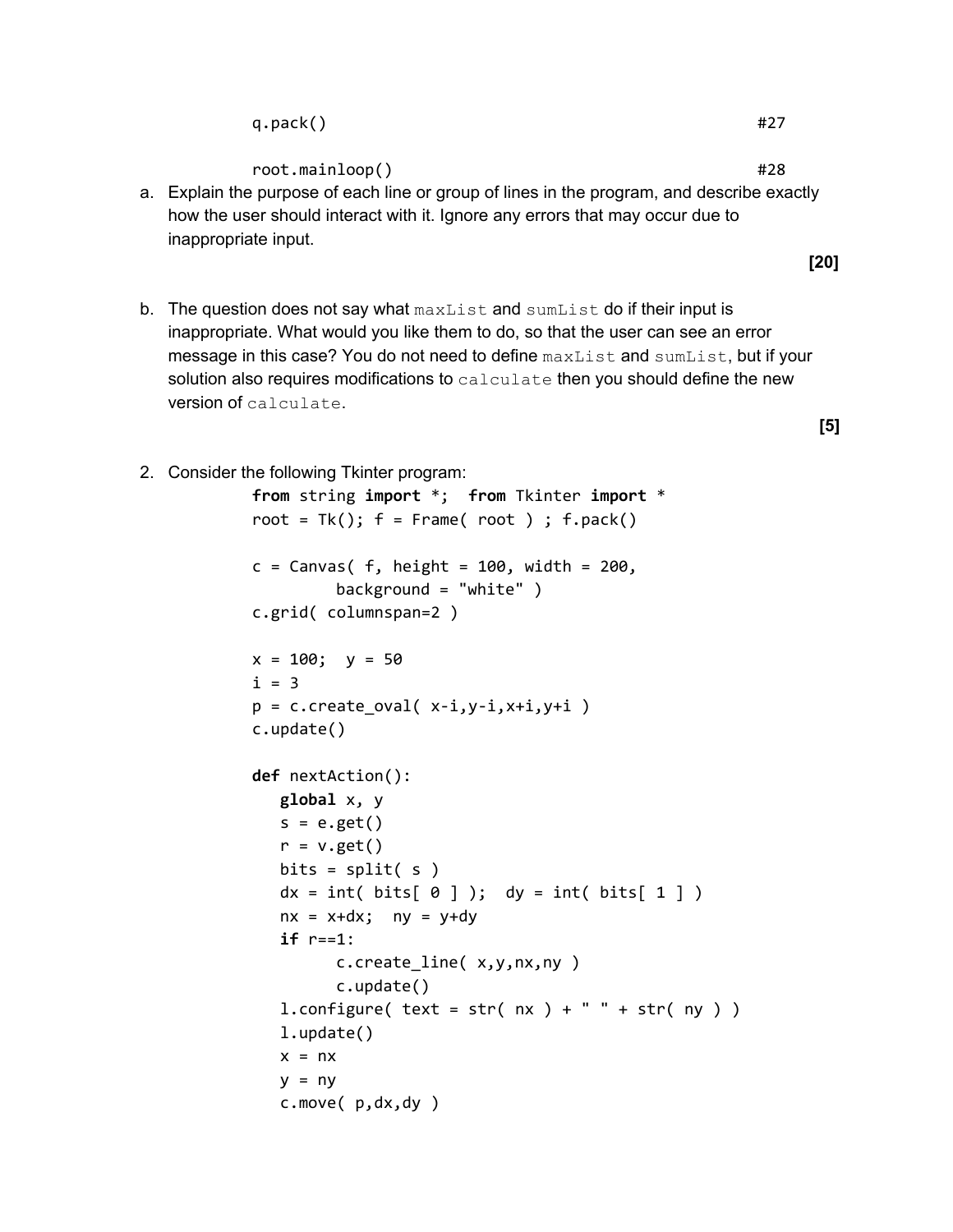```
c.update()
e = Entry( f )e.grid()
l = Label( f, text= str( x ) + " " + str( y ) )
l.grid( row=1, column=1 )
v = IntVar()r1 = Radiobutton( f, text = "This", variable = v, value = 1)
r1.select()
r1.grid( row=2 )
r2 = Radiobutton( f, text = "That", variable = v, value = 2)
r2.grid( row=2, column=1 )
d = Butteron( f, text = "Do Something", command = nextAction )d.grid( row=3)
q = Butteron(f, text = "Quit", command = root.destroy)q.grid( row=3, column=1)
```
root.mainloop()

a. Draw the graphical user interface created by the program. You do not need to be precise on the sizes of the items, but you should ensure that the positioning of items relative to one another is correct.

**[6]**

**[6]**

- b. Explain, *in only a few sentences*, the operation of the program e.g. what is displayed as the user interacts with the various components of the interface. *DO NOT* explain exactly what each separate line does.
- c. What will happen if the user types in inappropriate input? How would you adjust the code to improve the user interface in this respect? (You do not need to write the precise code for this.)

**[3]**

3. Consider the following Tkinter program:

**from** Tkinter **import** \*

root =  $Tk()$ ;  $f = Frame(root)$ ;  $f.pack()$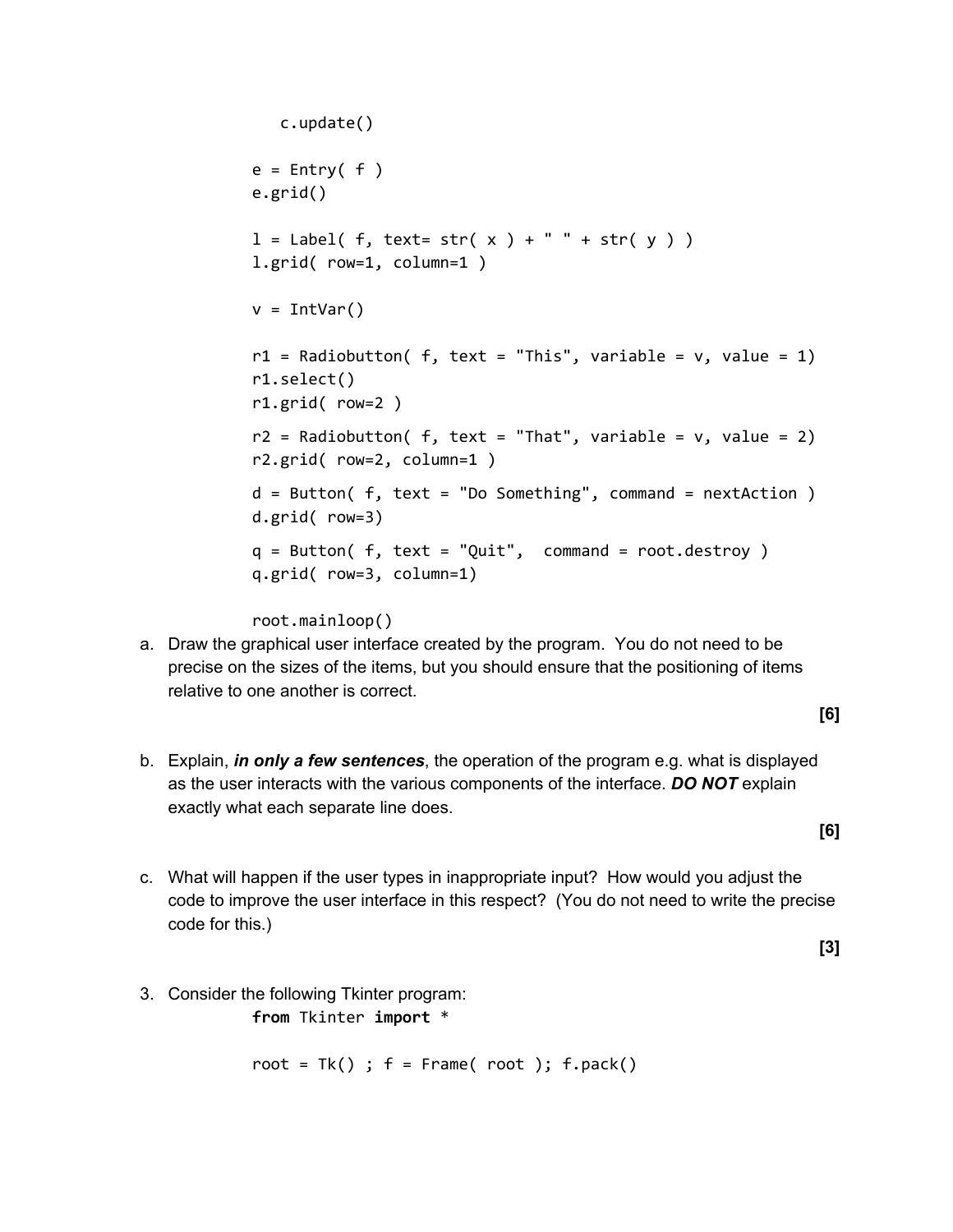```
c = Canvas( f, height=100, width=200, background = "white" )
c.grid( rowspan=2,columnspan=3 )
p = c.create_oval( 97, 47, 103, 53 ); c.update()
def nextAction():
   s = int( e.get() )r = v.get()dx = 0; dy = 0if r == 1:
        dy = -selif r == 2:
        dx = -selif r == 3:
         dx = selse:
         dy = sc.move( p,dx,dy )
   c.update()
e = Entry( f, width=2); e.grid(row=1, column=3)e.insert( 0,"1" )
l = Label( f, text="Step" ); l.grid( row=0, column=3 )
v = IntVar()r1 = Radiobutton( f, text = "A", variable = v, value = 1)
r1.grid( row=2, column=1 ); r1.select()
r2 = Radiobutton( f, text = "B", variable = v, value = 2)
r2.grid( row=3, column=0 )
r3 = Radiobutton( f, text = "C", variable = v, value = 3)
r3.grid( row=3, column=2 )
r4 = Radiobutton( f, text = "D", variable = v, value = 4)
r4.grid( row=4, column=1 )
d = Butteron( f, text = "A1", command = nextAction )d.grid( row=3, column=3)
```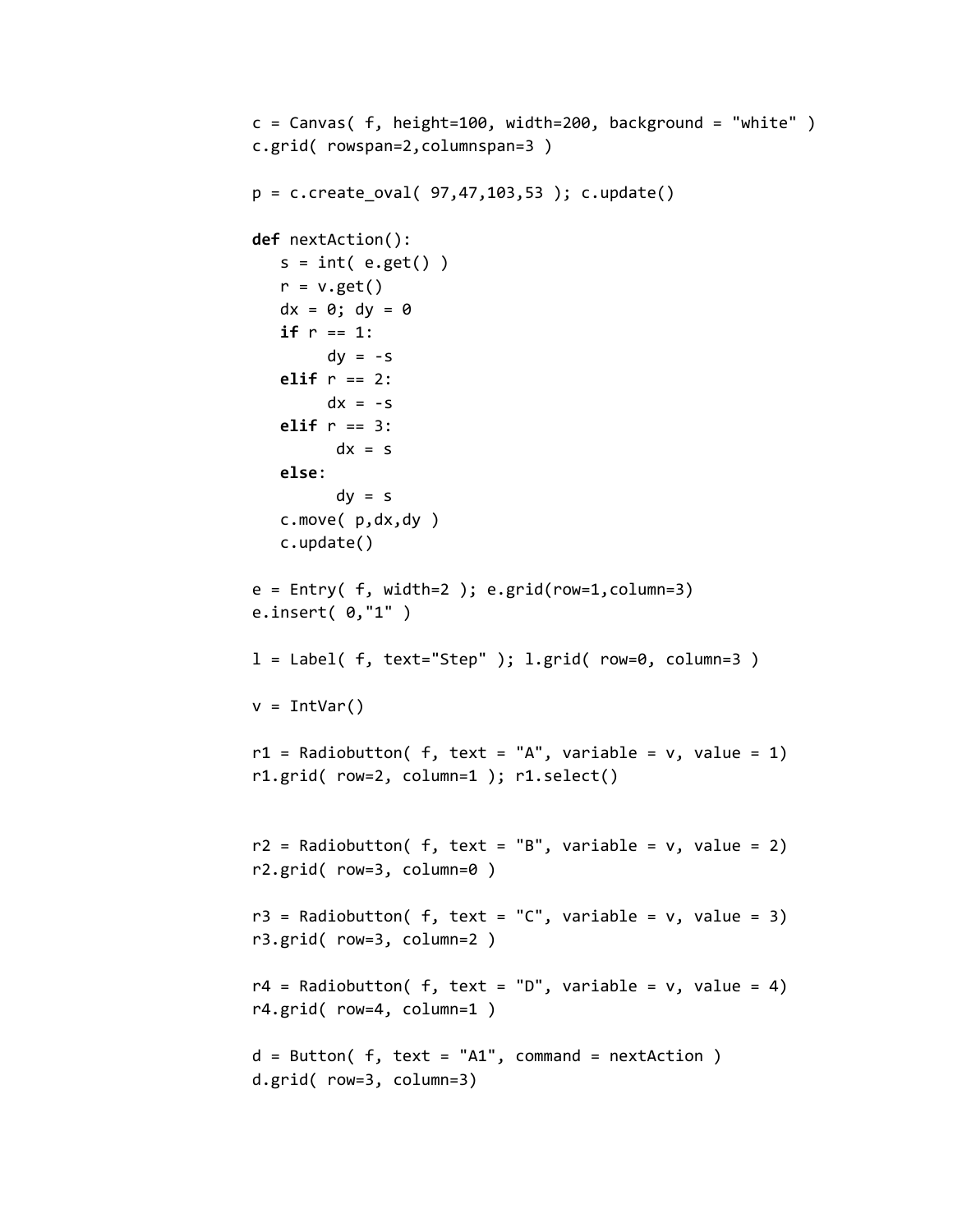$q = Butteron( f, text = "A2", command = root.destroy )$ q.grid( row=4, column=3)

root.mainloop()

a. Draw the graphical user interface created by the program. You do not need to be precise on the sizes of the items, but you should ensure that the positioning of items relative to one another is correct.

**[5]**

b. Explain, *in only a few sentences*, the operation of the program e.g. what is displayed as the user interacts with the various components of the interface. *DO NOT* explain exactly what each separate line does.

**[5]**

- c. Is it possible to crash the program? If so, explain how, and explain accurately how you would go about fixing the problem, writing out the adjusted code if necessary.
- 4. Consider the following Tkinter program: **from** Tkinter **import** \*

```
root = Tk()f = Frame( root )
f.pack()
c = Canvas( f, height = 100, width = 200,
         background = "white",
        bd = 5, relief = RIDGE )
c.grid( rowspan = 2 )p1 = 100
p2 = 50
def action( e ):
   global p1, p2
   if e.num == 1:
         if v.get() == 1:r1.deselect()
         r2.select()
        else:
         c.create_line( p1, p2, e.x, e.y )
        p1 = e.xp2 = e.y
```